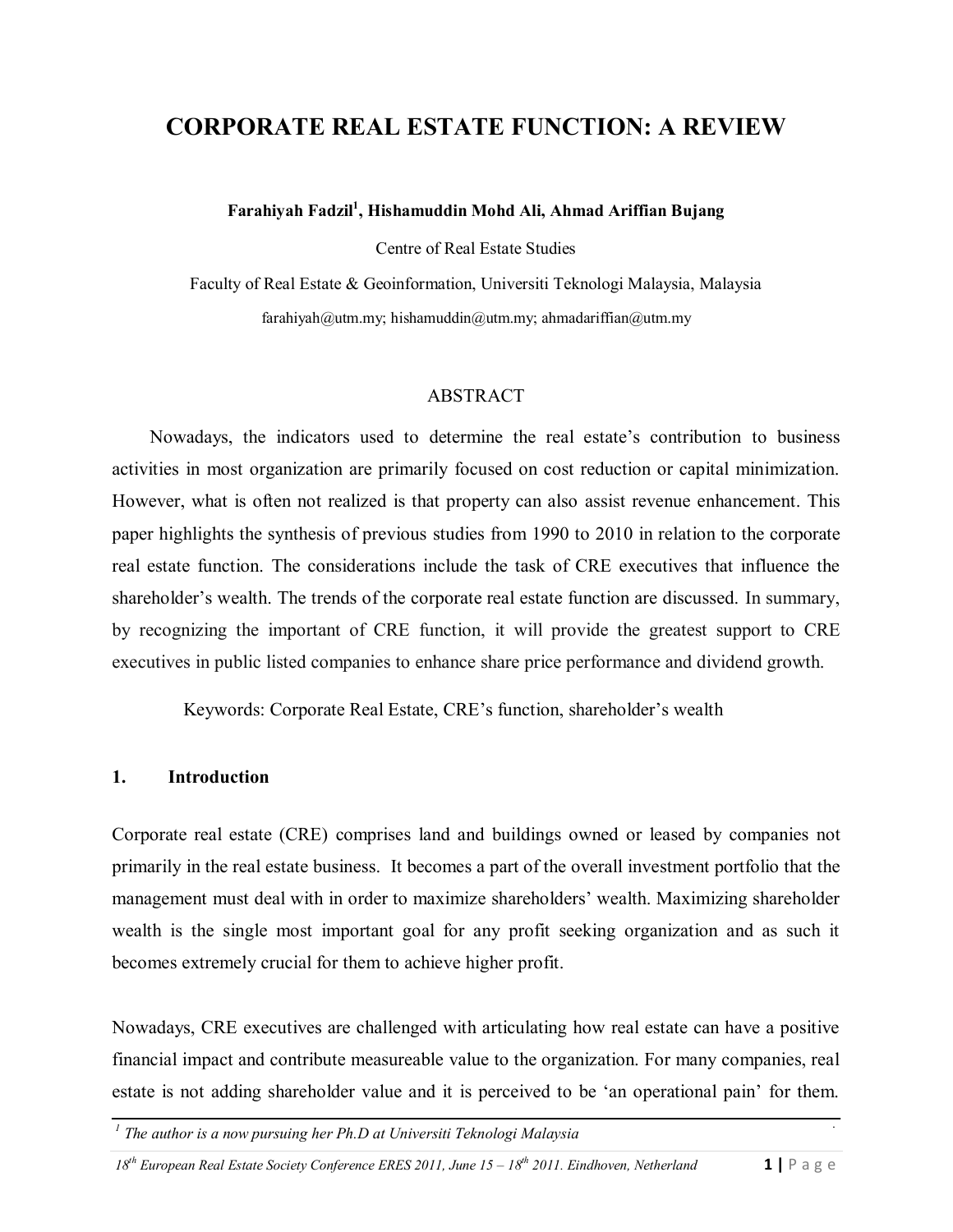Therefore, they classify property as a cost of doing business rather than a value adding opportunity. In 2006, research by Lindholm, *et.al* found that many firms still do not recognize the strategic potential of their real estate especially on how real estate adds value to the business.

On the other hand, Currie and Scott (1991) found that real estate represents on average 150 percent of net assets, a substantial proportion 30-40% of total assets, and 100 per cent of capital in the balance sheet of industrial companies. Real estate becomes part and parcel of the companies as they grow, intertwined with the business operation (Hiang, 1999). Bannock  $\&$ Partners (1994) revealed that among large UK companies, property represented 16-20% of total costs. Real estate has a very direct impact upon shareholder value and for companies looking to increase value, controlling the cost base is the quickest and most direct solution (Booth, 1999). From an international perspective, the ownership of significant amounts of real estate by corporations in the US is well documented, estimated approximately at about 25% of corporate wealth (Rodriguez & Sirmans, 1996). Surprisingly, more than 25 per cent of corporate assets consist of real estate, and occupancy and property costs become the company"s second-largest expense item after wages and human resources. The CRE function is generally not considered as a strategic field of corporate management within the organization (Rodriguez and Sirmans, 1996).

In recent studies by Arthur Andersen (1993) and IDRC (Lambert *et al*.,1995), they validated that many CRE executives still protest that their senior management will not provide them with sufficient influence to reach the greater impact they believe real estate strategy and decision making can have upon the wealth of their company"s shareholders. Manning and Roulac (1996) research indicates that senior management has looked to their CRE function primarily to improve operational efficiency and reduce costs and has not sought CRE assistance with strategic planning, either at the corporate or business-unit levels.

This paper presents a synthesis of some studies from 1990 to 2010 on corporate real estate function. The aim of this paper is to recognize the trend of studies concerning the task of each level of CRE and the power of CRE executives' skills in order to maximize shareholder wealth.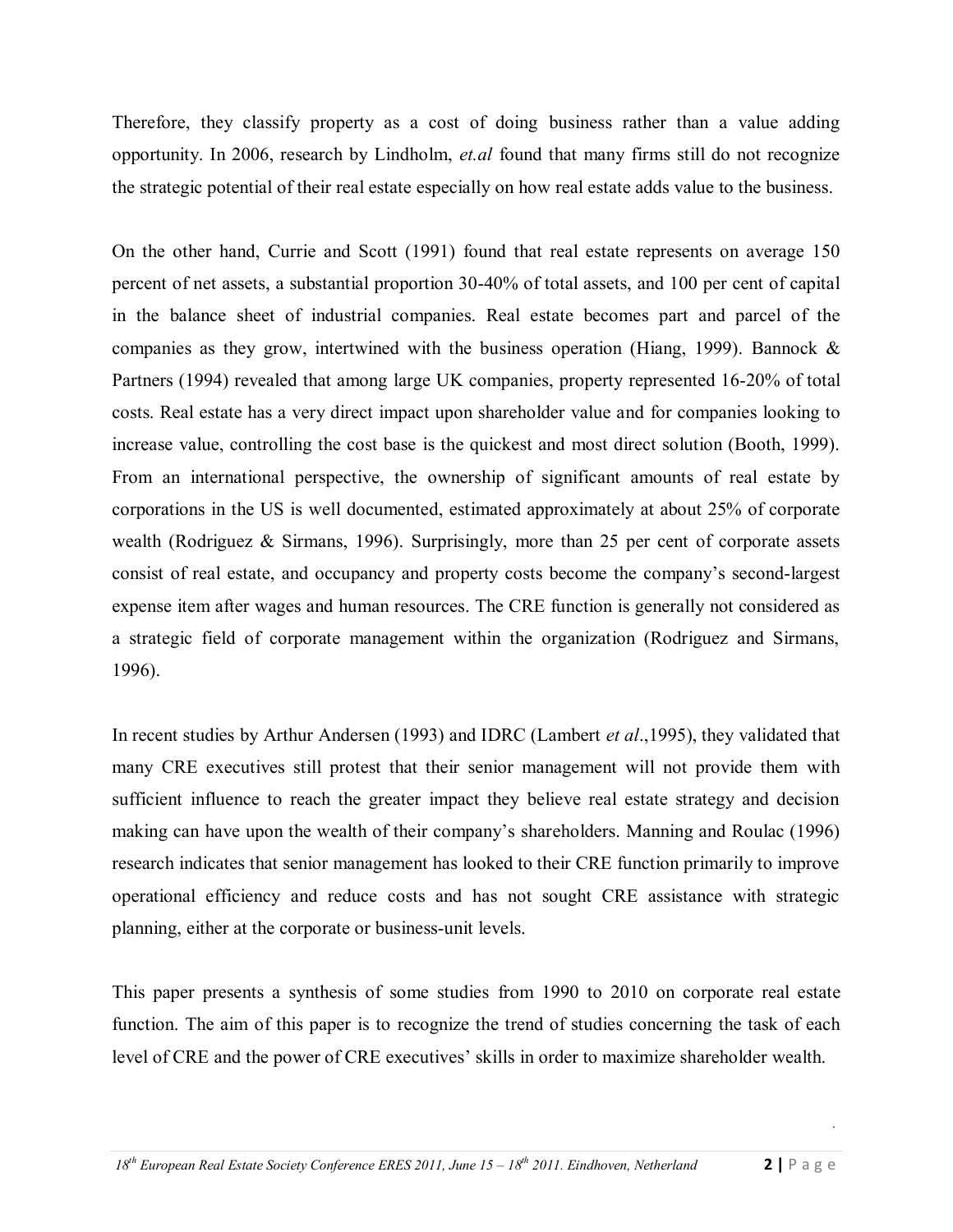#### **2. Trend of Studies in CRE Function**

Previous studies on corporate real estate function have been undertaken in various settings: manage CRE much more professionally and creatively; Joroff (1992), McLean III (1993), Nourse and Roulac (1993), Arthur Andersen (1993), Lambert *et al.* (1995), Cameron and Duckworth (1995), describe function by each levels of CRE; Manning and Roulac (1996), Manning, Rodriguez, Roulac (1997), Organization, authority and influence O"Mara *et. al*. (2002), and focus on maximising shareholder value; Hill (2001), Wills (2002), Lindholm and Levainen (2006), Trundle (2005), and Liow and Nappi Choulet (2008). It was obvious that the trend and research concern of previous studies have changed over time (Figure 1).



 **Figure 1:** Trend of Previous Studies in Corporate Real Estate Function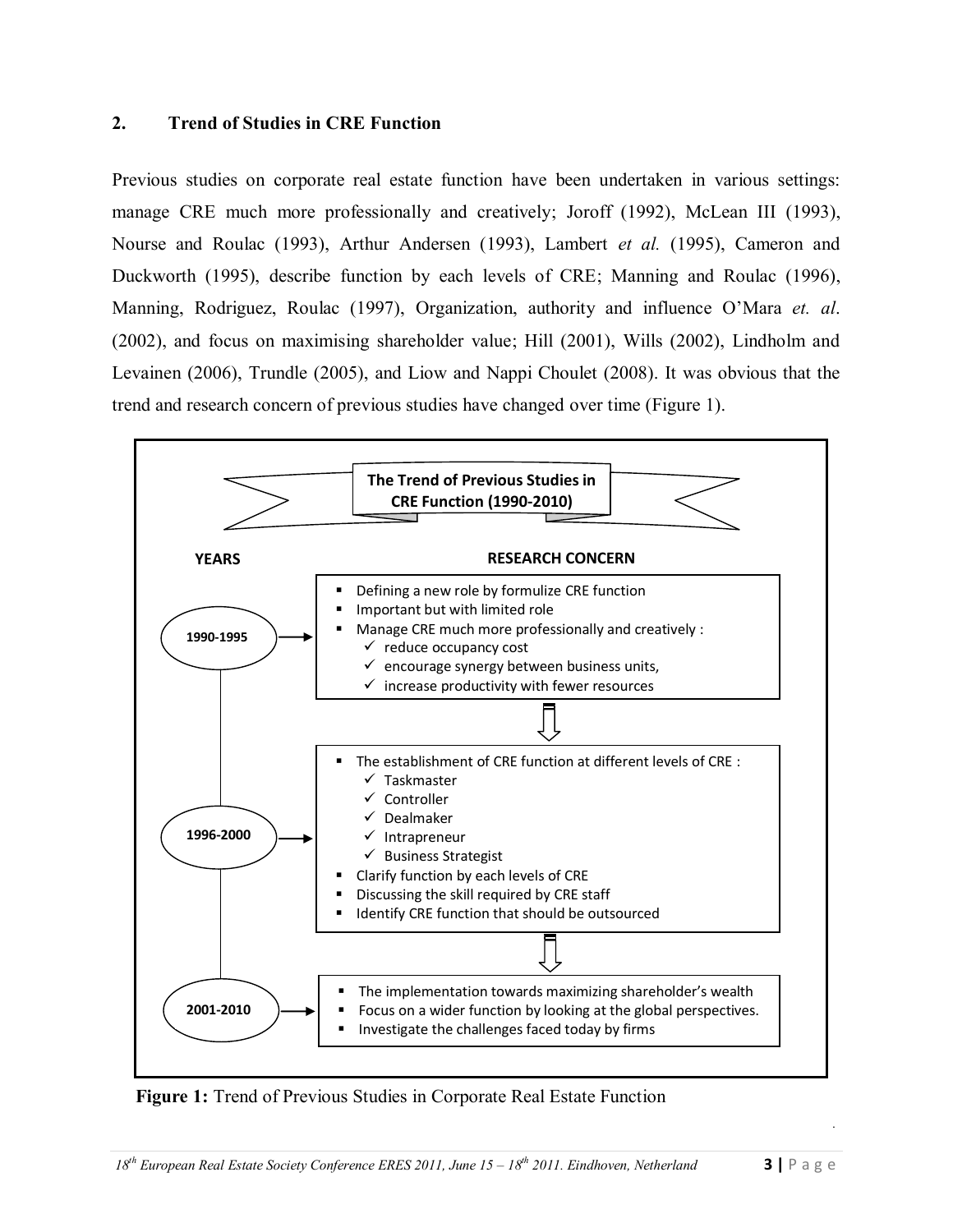#### **2.1 Phase 1 (1990-1995)**

Figure 1 describes the trend of previous studies in CRE function from 1990 to 2010. This table categorize this studies into district phases. In the early phase (1990-1995), the contribution of corporate real estate function was important but with a limited role. For example, based on research by Arthur Andersen in 1993, it was found that senior management was reluctant to believe that the CRE function provided an opportunity to impact shareholder wealth. On the other hand, CRE executives always believed that efforts and alternatives from their department in reducing their company"s occupancy cost and improve operational efficiency provided major opportunities to impact shareholder wealth. However, these findings contrasted with Joroff *et al.* (1993) when they stated that senior managers were now starting to realize that real estate is a critical strategic asset, one that supports the financial, work environment and operational needs of the total corporation. Besides that, in this phase, CRE executives were responsible to manage CRE much more professionally and creatively such as reduce occupancy cost, encourage synergy between business units, and increase productivity with fewer resources. McLean III (1993) asserted that Hewlett Packard (HP) had taken a proactive and strategic approach to their real estate portfolio management; one of their alternatives in an all-out campaign to reduce occupancy costs. Besides, the research concerned with this early phase emphasized defining a new role to formalize the corporate real estate function and many studies highlighted the development of strategic planning for the entire real estate portfolio.

#### **2.2 Phase II (1996-2000)**

The second phase (1996-2000) followed by describing the function by each level of corporate real estate. Actually, prior to this period, it had been difficult to define the CRE function terms because there were no specific answers for this question. However in 1996, Manning and Roulac organized the CRE function in a structured way by classifying it according to the levels of corporate real estate. Discussion in the literature of Manning and Roulac (1996) on structuring the corporate real property function for greater "bottom line" impact emphasized the role played by CRE staff in order to contribute more to shareholder wealth. They described the CRE function based on each level of CRE staff. Actually, this function had been discussed before in Joroff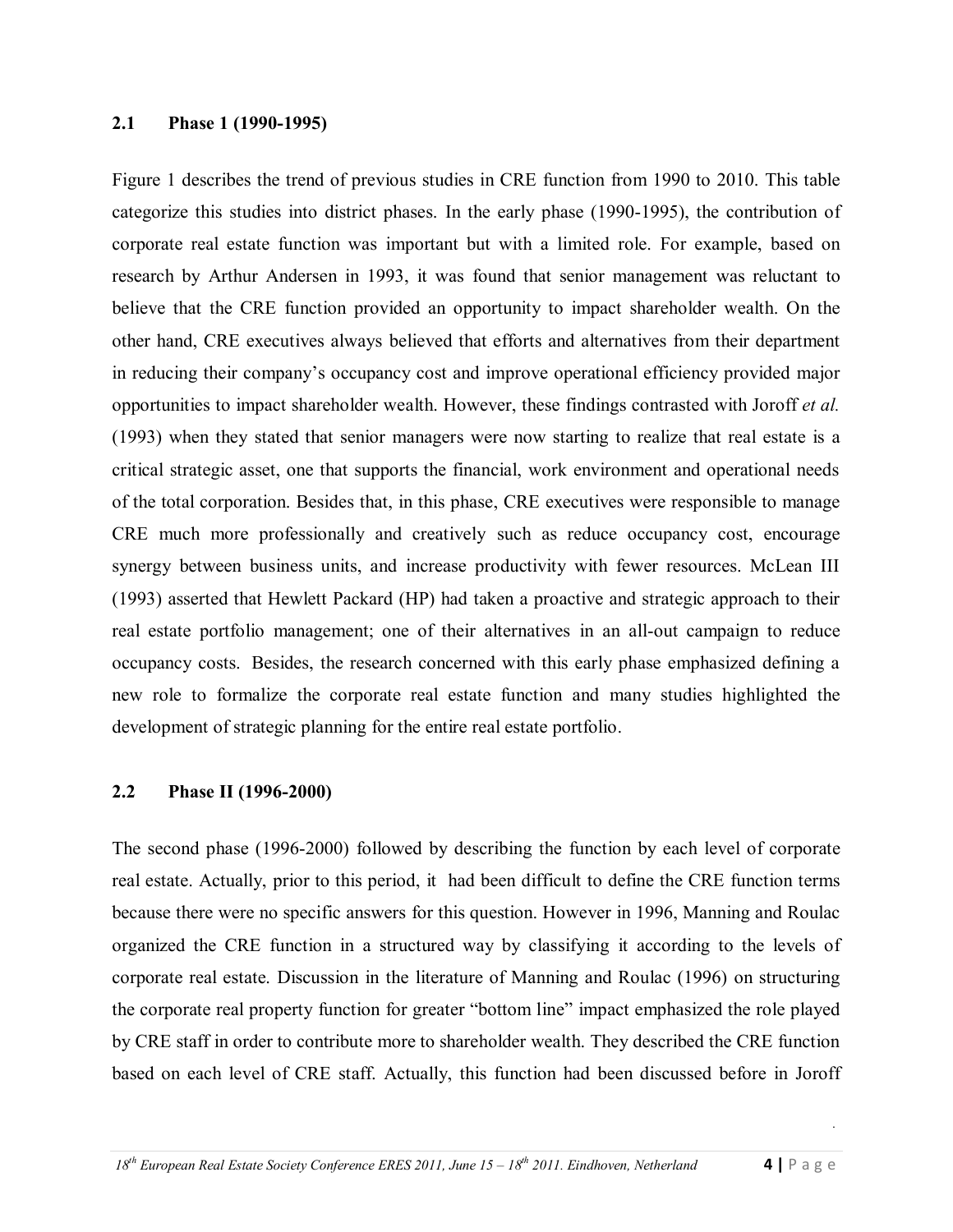(1992), followed by Lambert *et al.* (1995) and Cameron and Duckworth (1995). All of them agreed that each higher level capacity would have increasingly greater impact upon shareholder wealth. Each higher level necessarily builds on the skills and knowledge acquired in the prior levels. All different levels of the CRE function are summarized and shown in Table 1.

In Joroff *et al.* (1993), they discussed the evolution of real estate mission. Early in the 1980s, CRE units expanded their function from a technical Taskmaster who just maintained the operation of building"s to Intrapreneurs who generate profits through real estate development. While in the 1990s, this evolved to the Business Strategist which addressed overall company competitiveness. This evolution supports the continuous improvement in the CRE function.

Manning and Roulac (1996) suggested that additional research in this area had the potential for providing the greatest support to corporate real estate executives to explore, enlarge and customize their tasks for better impact on their company"s strategic planning and shareholder wealth.

| <b>LEVEL OF CORPORATE</b>  | <b>FUNCTION</b>                                                   |
|----------------------------|-------------------------------------------------------------------|
| <b>REAL ESTATE</b>         |                                                                   |
| Taskmaster                 | Procure cost-efficient facilities                                 |
| Controller                 | Standardize space needs to minimize facility occupancy costs      |
| Dealmaker                  | Creative space-needs, problem solving and negotiation re specific |
|                            | assets                                                            |
| Intrapreneur               | Provide real estate services as a competitive service provider    |
| <b>Business Strategist</b> | Integrate workforce, workplace and technology trends into overall |
|                            | business strategy                                                 |

**Table 1:** Corporate Real Estate Function

 **Source:** Manning and Roulac (1996)

The following provides a more detailed discussion of the five levels of CRE function explained in the order of their enhancing opportunity to impact shareholder wealth :

# **1. Taskmaster**

Taskmasters emphasize the engineering approach and procure cost-efficient facilities by working with business units. The primary goal is to provide facilities that support normal business activities. The involvement of senior management at this level was generally limited to periodic reviews of corporate real estate performance. This level requires strong technical abilities.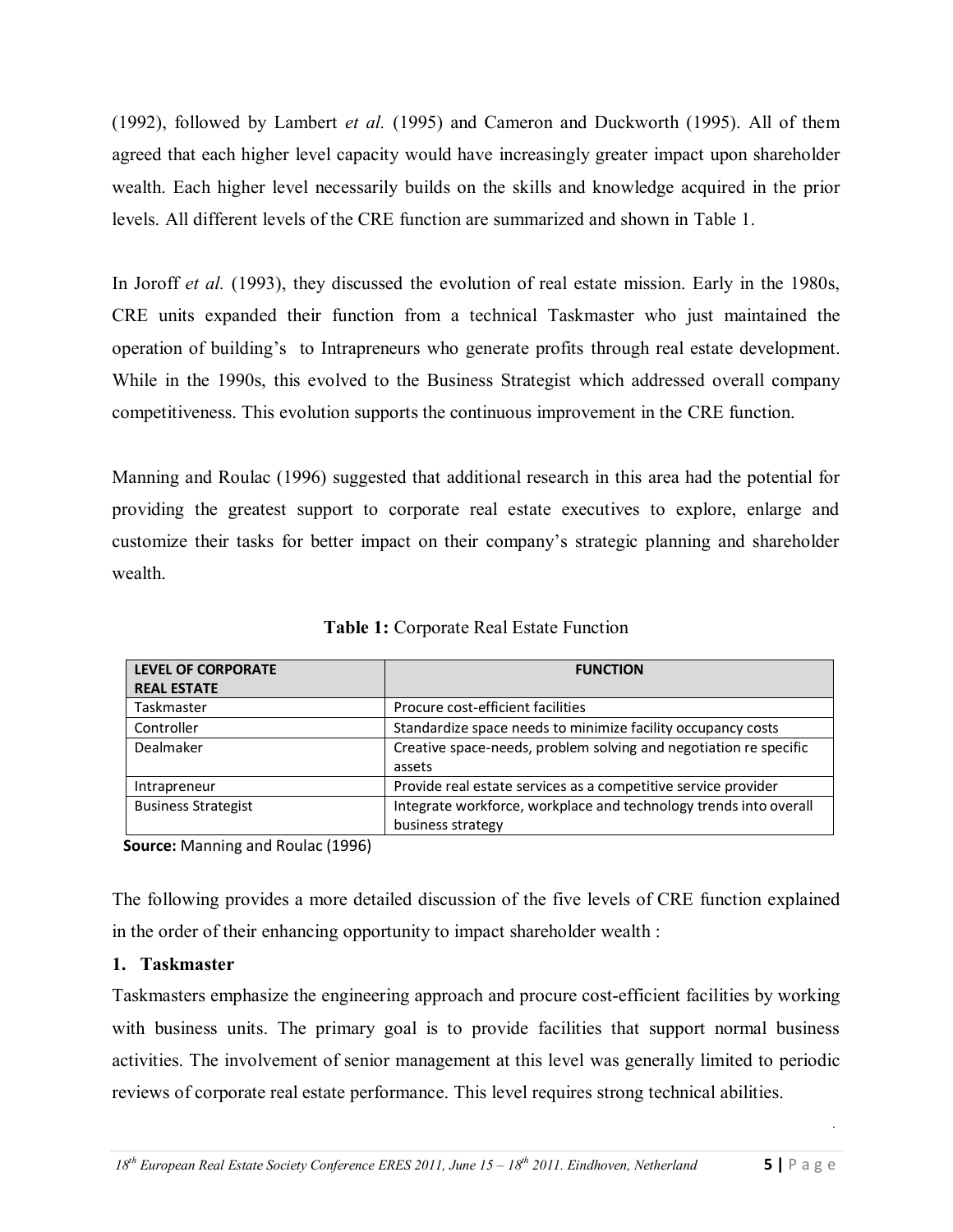## **2. Controller**

The aim of this level is minimizing total facility occupancy cost. This stage not only emphasizes cost-effectiveness, but it also focuses on generating benefits from real estate assets. For example, manage their space efficiently at the lowest possible cost and the use of basic inventory and costcontrol methods used throughout the corporation. In order to achieve their aim, they need to standardize employee and operating space needs by cooperating with upper levels of management with senior management more directive at this levels. As a controller, CRE executives should have greater analytic skills especially in accounting. Even though in Level 2, controllers are responsible for standardizing employee and operating space needs, it doesn"t mean that they are able to make a decision on a work space without discussing with their senior management first.

## **3. Dealmaker**

Dealmakers focus on applying standardized project-related negotiation and problem solving abilities to a business segment"s changing space requirements. Undeniably real estate most closely aligns with the finance department. Apart from that, dealmakers creatively negotiate on behalf of the overall company to seize opportunities to save money through financial, organizational and site selection associated with individual company assets by structuring innovative projects to lower costs and generate income. Besides having a strong project-related negotiation ability and imaginative problem-solving skills, the most important skills that this level should have is effective communications with other units. According to Lambert *et al.*"s (1995) survey, they found that the most services provided by CRE executives is on Level 3 Dealmaker project-oriented activities. While, Manning and Roulac (1996) supported this finding by mentioning that these standardized activities are consistent with the emphasis on cost-cutting in corporations.

## **4. Intrapreneur**

Intrapreneurs working with business-unit executives is a competitive real estate operation in its own right, "benchmarking" their performance in terms of both cost and quality of the real estate services and products they provide. In simpler words, business segments become real estate customers. Consequently, working with business-unit managers, as well as people from human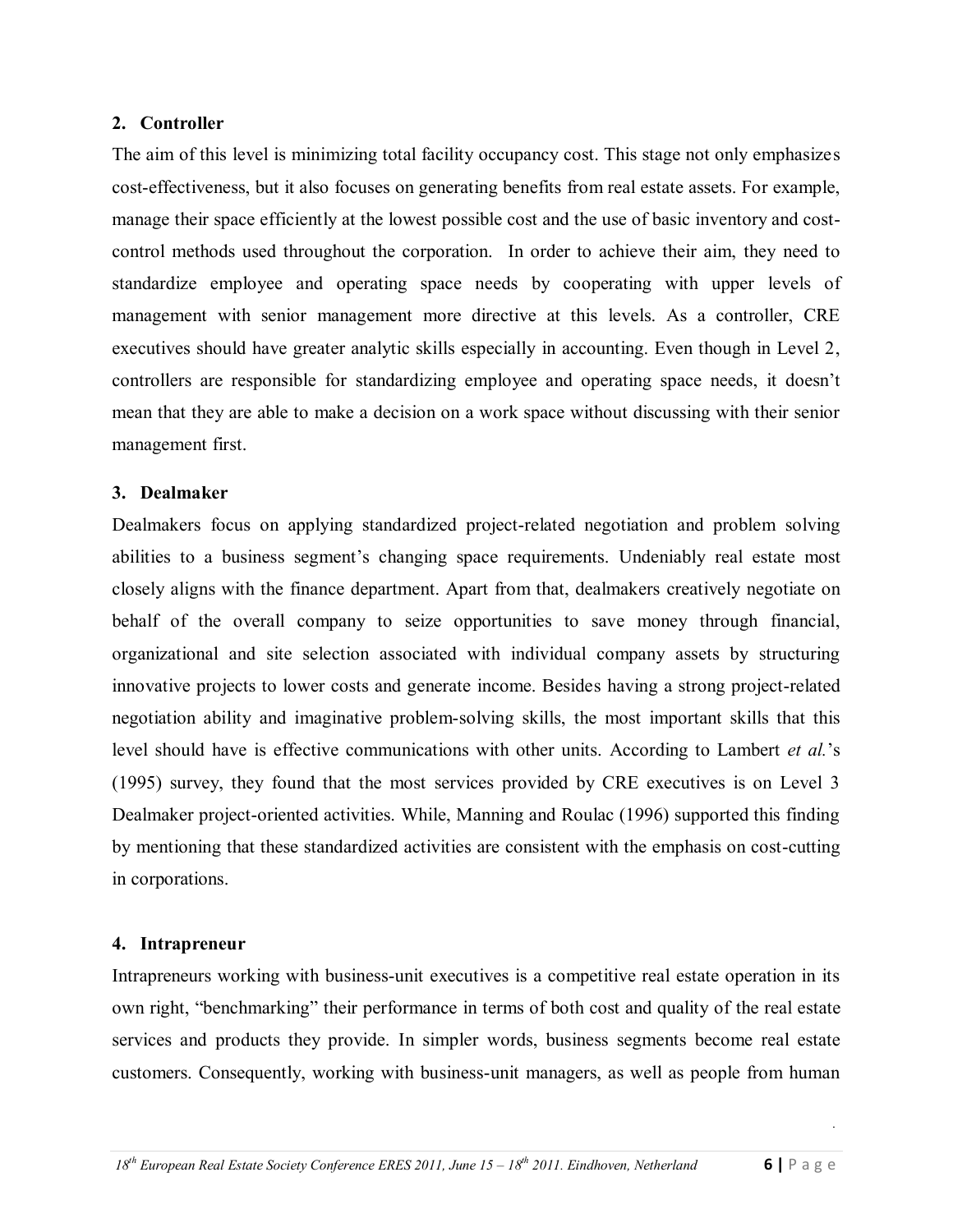resources, information services, sales, and marketing, CRE managers discover production innovations, enhance productivity and participate in the business unit's strategic planning process through the provision of needed occupancy cost data. In addition, the concentration shifts from the building and facilities to the portfolio and involve both the unit's and the corporation"s mission and planning processes (Joroff *et al.,* 1993). This level requires technical and people skills, besides the need to fulfill the requirement of management and financial expertise. As an Intrapreneur, working with business-unit managers with cost-information requires CRE staff to learn the business of the business-unit managers while demonstrating quality cost-effective real estate services (Manning and Roulac, 1996). Lambert *et al*. (1995) advised that CRE units must understand and develop the knowledge of asset management in Level 4 Intrapreneur first before moving forward to the next step (level 5 Business Strategist) to fulfill their mission. One of the Intrapreneur's important role is "benchmarking" their successs with business units and reporting their success back to both business-unit decision makers and senior management. The reason behind it is because this effort can convince and prove to managers the value of including expanded customized real estate input to their operating and strategic decision making processes.

## **5. Business Strategist**

At this level, real estate executives accept and implement the opinion of senior executives. Business Strategists are working with senior corporate and business unit managers to integrate workplace, workforce, and technological trends into a broader strategy that will enhance competitive advantage, productivity and shareholder value. CRE staff work with "stakeholders" within the company, combined with outside resources and service providers, to anticipate business trends, monitor and measure their impacts, and contribute to the direction of the corporation as a whole through the development of an occupancy strategy. This level requires a global outlook of the corporation"s initiatives, a mind-set that encourages a new transformation as the agent of progress, and the ability to promote innovation in the work of line managers. Manning and Roulac (1996) observed that among all levels of Corporate Real Estate discussed, Business Strategists play important roles in developing competitive advantage, productivity and shareholder value. They also mentioned that the Intrapreneur and Business Strategist tasks of the CRE staff have the potential of contributing hugely to shareholder wealth due to the unique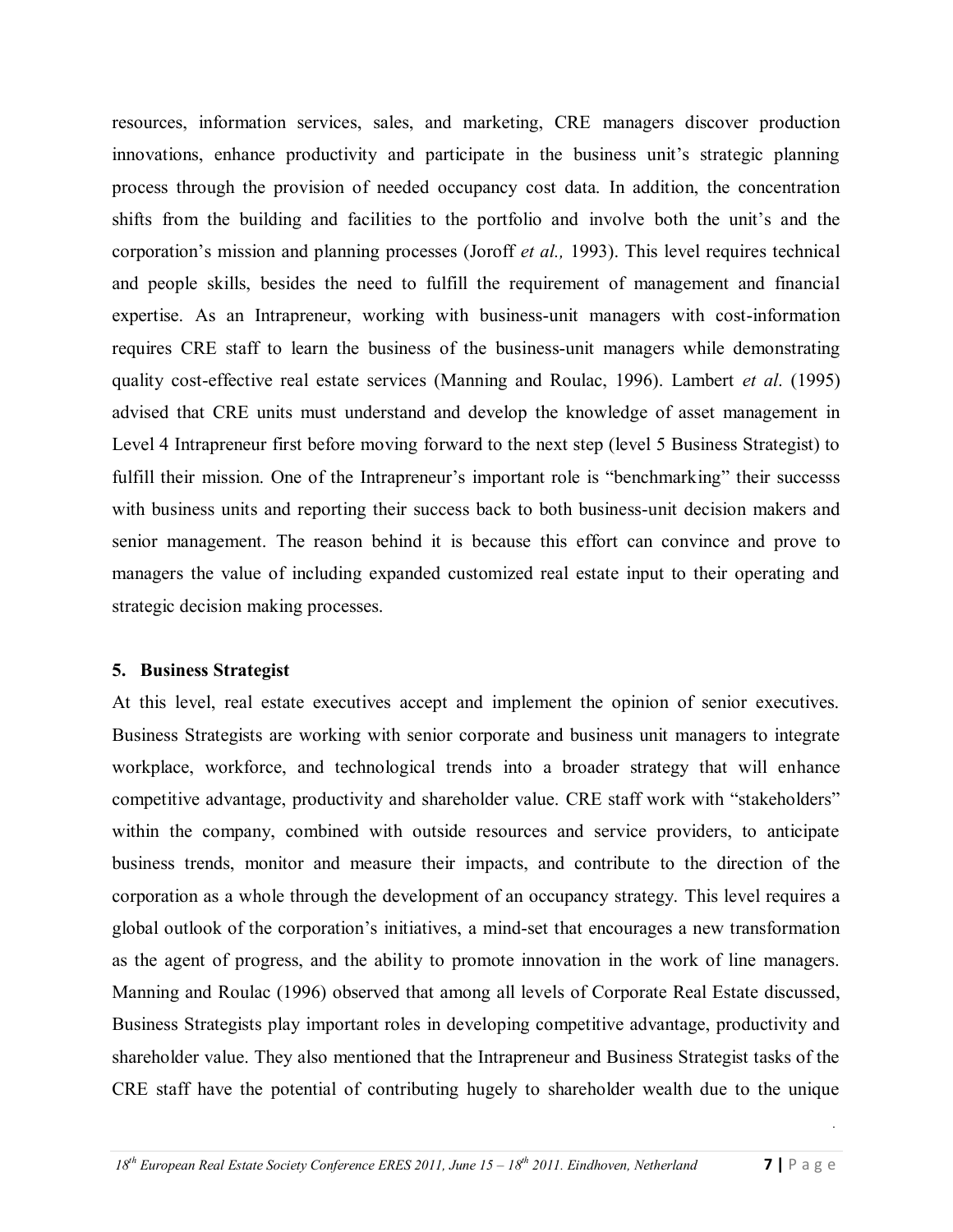integrative way these positions involve virtually all staff functions (e.g., accounting, operations, marketing, MIS, human resources, etc.) as well as the operating business units of a big company. This opinion was supported by Lambert *et al.* (1995) who viewed the understanding of Intrapreneur and Business Strategist about the corporate culture as well as the requirements of business unit and they can be trained to manage real estate. However, before contributing significantly as a Business Strategist at the business-unit level, CRE executives must first win over business-unit managers with their transactional real estate support (i.e., at the Taskmaster, Controller and Dealmaker levels) and truly observe the businesses of the business units they provide.

However, outsourcing the CRE function was also a research concern during this phase. The function associated with the first three levels of CRE could be outsourced, but the higher levels would be carried out more effectively by internal managers (Manning, Rodriguez, Roulac (1997).

#### **2.3 Phase III (2000-2010)**

In third phase (2000-2010), studies focused on a wider function by looking at the global perspectives. For an example, O"Martha (2002) described CRE function in three spectrums, namely organization, authority and influence. At this phase, studies investigated challenges that firms are facing today. However, the trend of studies in CRE function are focusing more on maximizing shareholder wealth, Hill (2001), Wills (2002), Lindholm and Levainen (2006), Trundle (2005), and Liow and Nappi Choulet (2008). In making any business decisions, shareholder wealth maximization should be seen as the ultimate goal. This fact is agreed by the extent of theoretical and empirical research in finance economics as observed in Krishnan (2009).

Actually, many companies still do not understand what the thinking behind shareholder value is. Therefore, it is no wonder that they classify real estate as a burden or an "operational pain" which is unable to contribute on shareholder value. However, Hill (2001) had emphasized how corporate occupiers can manage the contribution that their operational properties make to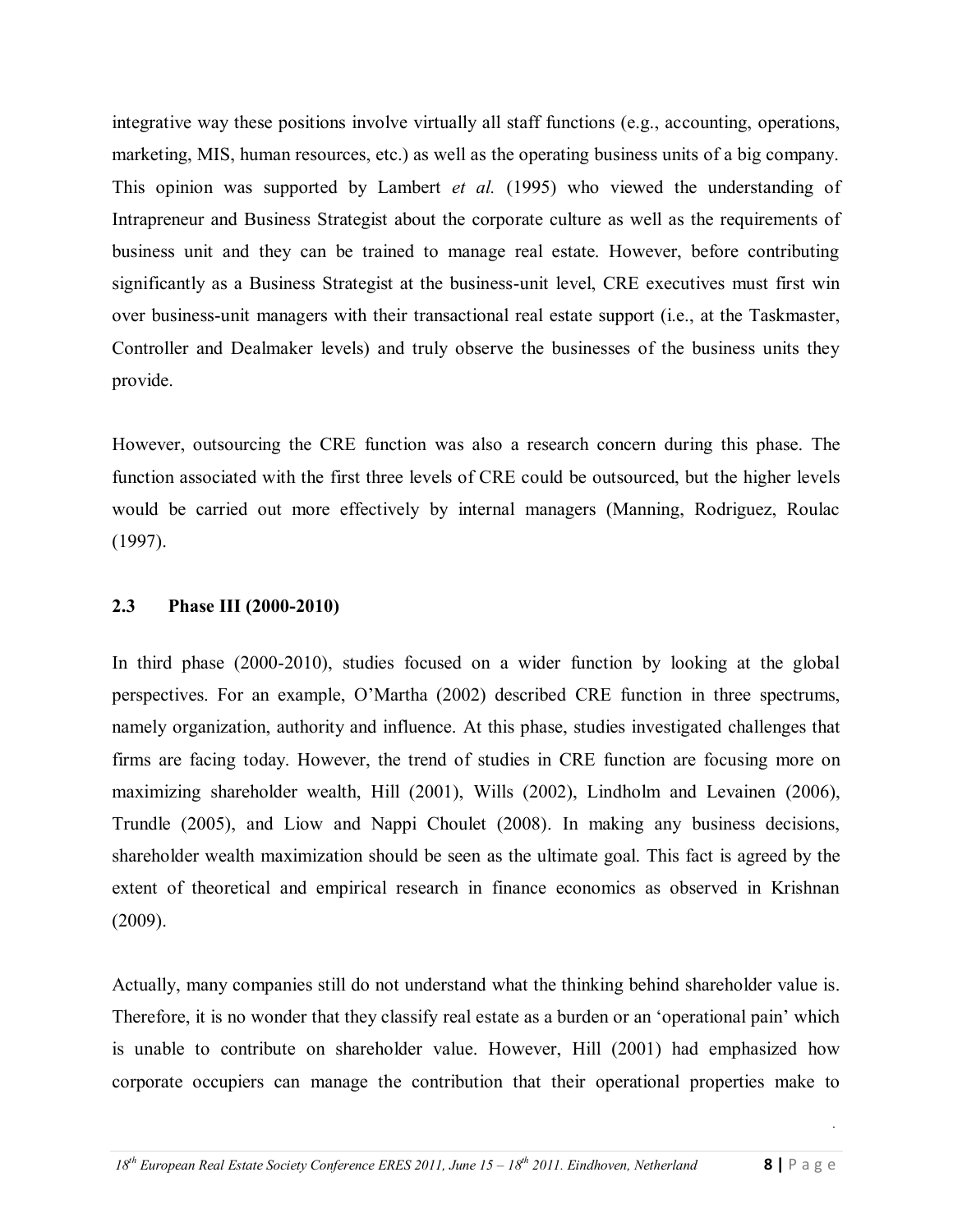shareholder value. According to Wills (2002), the most important thing to be considered is it possible to measure the wealth effects that CREOs are creating by looking at the establish role of the corporate real estate manager/team in their corporate framework.

It is well known that occupancy costs become the largest proportion of most fixed costs. Therefore it plays a very significant responsible for CREO in driving shareholder wealth. In a well-organized capital market, the cost is only related to the risk that investors cannot remove by holding a basket of shares even if a firms pay investors for the use of capital. Besides that, cost management becomes a main focus for CRE executives in providing their services. Bouris (2005) declared that there is one approach to express the contribution of CRE value which is by identifying the links between real estate activities and specific financial statement drivers.

## **3. Discussion**

It was obvious that the trend and research concern of previous studies have changed over time. In the early phase (1990-1995), the contribution of corporate real estate function was important but with a limited role. The research concerns during this early phase emphasized defining a new role to formalize the corporate real estate function. While, at the second phase (1996-2000), studies emphasized tasks of CRE function based on each level of CRE staff. Actually, this function had been discussed before in Joroff (1992), followed by Lambert *et al.* (1995) and Cameron and Duckworth (1995). However, in 1996, Manning & Roulac have emphasized their studies on the role played by CRE staff in order to contribute more to shareholder wealth. In the management of finance's context, each level of CRE function plays an important role to achieve their goal in maximizing shareholders" wealth. Starting from the Taskmaster level, it takes an engineering approach. Joroff *et al.* (1993) mentioned that the actual real estate costs are not imposed on occupants since facility costs are often treated as overhead. For that reason, they are not part of facility requests or provisions. Then, it is followed by the Controller who seeks to minimize cost. The next level is the Dealmaker, a role which is associated with market cost and usage strategy, while the Intrapreneur is concerned with market design strategy. However, the Business Strategist has it's own and unique role in the management of finance's context. The demands of the corporate capital structure are fully combined with the needs of business unit.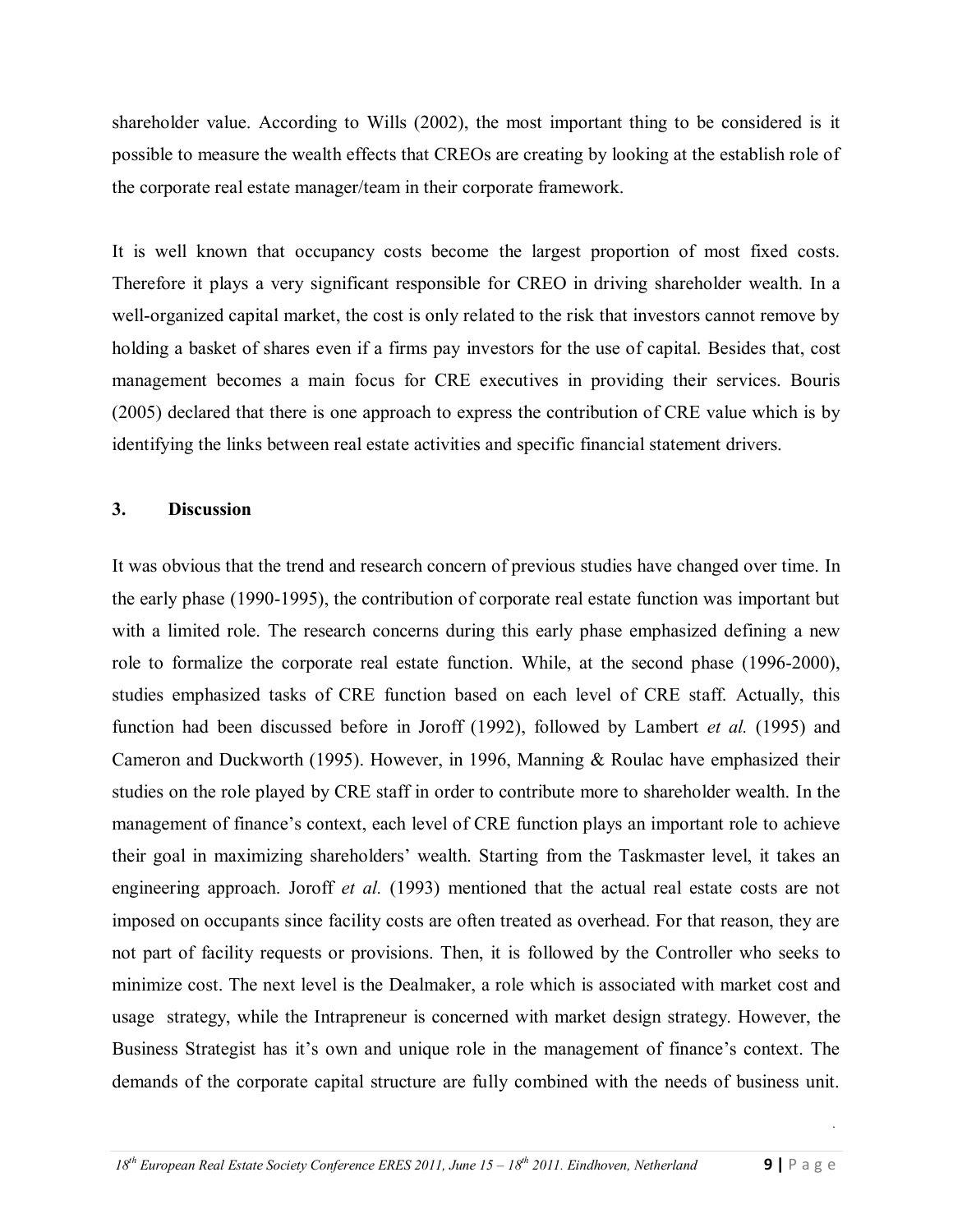Costs reflect real estate and corporate capital market costs. At this level, business units are required to validate the actual costs of occupancy. All in all, the best approach for each level depends on the individual corporation"s needs. Some may prefer the less market-driven approaches while others run two of the levels at one. In the third phase (2000-2010), studies stress a broader perspective on the CRE function with the emphasize on challenges that firms are facing today. Most of the studies in CRE function at this phase focus on how to fulfill the corporate goal and maximizing shareholders' wealth. However, CRE needs to be well organized in a rigorous and structured manner before the corporate can consider achieving their targets. If a company wants to refresh their company"s financial health, they should take into account the participation of CREO in a management team. This alternative will give a CREOs opportunity for them to respond to new and developing needs of company.

## **4. Conclusion**

This study on the history of CRE research has been undertaken to provide a greater understanding of the CRE function. CRE function will give a greater impact on company"s shareholder wealth if the CRE executives make the right financial decision in relation to their real estate assets. The most important thing to be considered is that the CRE function should be aligned more efficiently with corporate objectives. Apart from that, senior management should put more faith on the capability of CRE function which has a significant prospect to increase shareholder wealth. Further research is needed to develop a framework of corporate real estate function through integrating organisational strategy towards shareholders' wealth maximization. As the conclusion, the result of this research would serve as an important guidance to CRE professionals in understanding the CRE function, which may help them in leading CRE practice particularly when aligned, and ideally integrated with the organizational strategy.

## **Acknowledgement**

The study was funded by the Ministry of Higher Education of Malaysia and Universiti Teknologi Malaysia under the Bumiputera Academic Training Scheme (SLAB).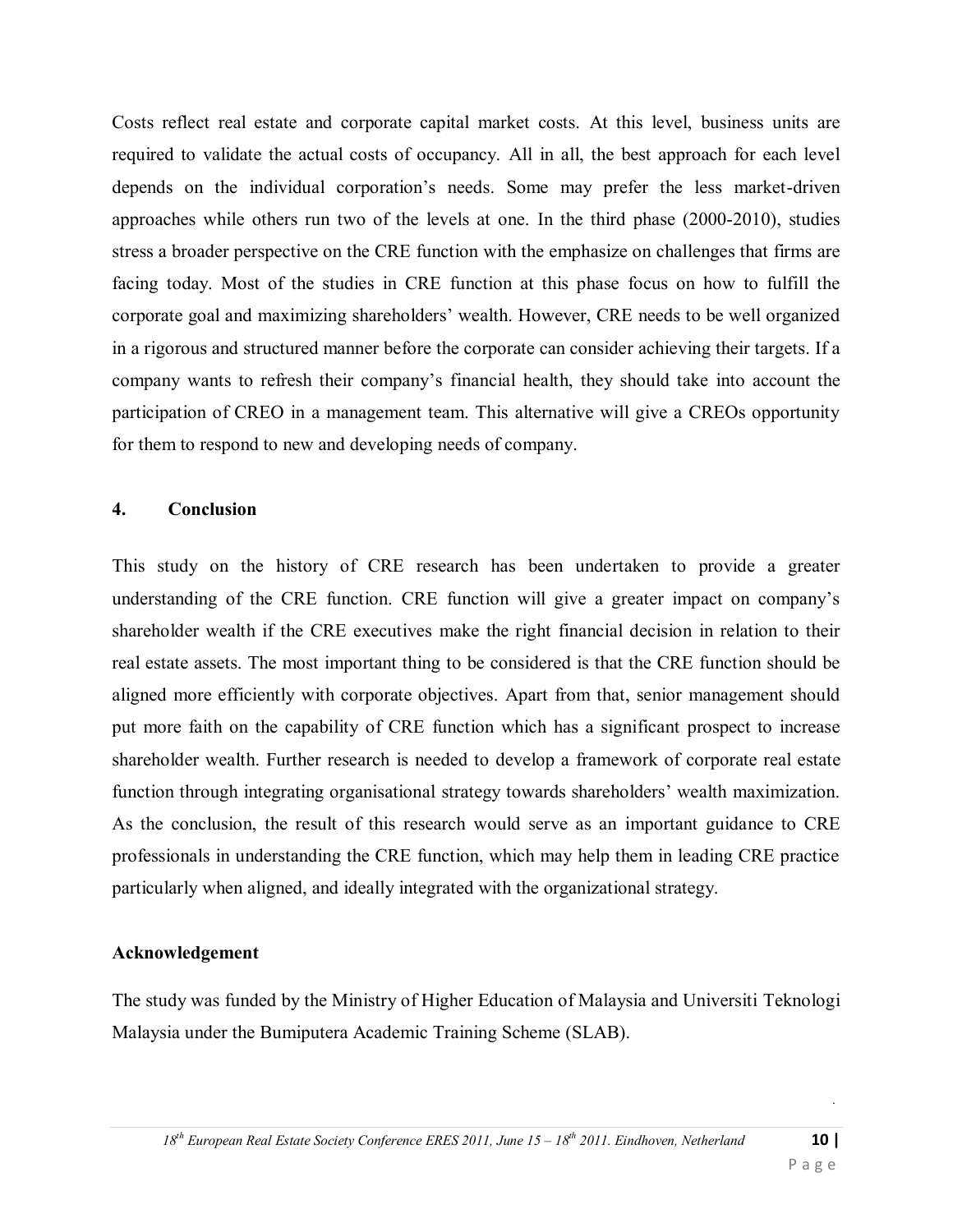#### **References**

- Arthur Andersen (1993), "*Real Estate in the Corporation: The Bottom Line from Senior Management*", NACORE International, and CCIM, Chicago: Arthur Andersen and Co.
- Bannock, G. and Partners (1994), "*Property in the Boardroom: a new perspective*", Hillier Parker and Graham Bannock and Partners
- Bon, R. (1994), "Ten Principles of Corporate Real Estate Management", *Facilities*, Vol. 12, No. 5, pp 9-10.
- Booth, M. (1999), "How Corporate Real Estate Affects Shareholder Value?", *Journal of Corporate Real Estate,* Vol. 2 No. 1.
- Bouris, G. (2005), "Value Creation and The Contribution of Corporate Real Estate", *Corporate Real Estate Leader,* July 2005, pp 25-29.
- Cameron, I. and S. Duckworth (1995), *Decision Support*, Norcross, Ga.: Industrial Development Research Foundation.
- Currie, D. and Scott, A. (1991), "*The Place of Commercial Property in the UK Economy*", Centre for Economic Forecasting, London Business School, January.
- Hiang, L.K. (1999), "Corporate Investment and Ownership in Real Estate in Singapore: Some Empirical Evidence", *Journal of Corporate Real Estate*, Vol. 1, No. 4, pp. 329-342.
- Hill, M. (2001), "Corporate Real Estate: Its Role in Maximising Shareholder Value", *Journal of Corporate Real Estate*, Vol. 3, No. 4, pp. 335-345.
- Joroff, M. (1992), "Corporate Real Estate 2000, Management Strategies for the Next Decade", *Industrial Development*, Vol. 161, No. 3, pp1-6.
- Joroff, M., Lourgand, M., Lambert, S., and Becker, F. (1993), "Strategic Management of the Fifth Resource: Corporate Real Estate", *Industrial Development Section*, Vol. 162, No. 5, pp. 14-19.
- Krishnan V.S. (2009), "*Stakeholders, Shareholders and Wealth Maximization*", University of Central Oklahoma.
- Krumm, P.J.M.M. and de Vries, J. (2003), "Practice Briefing: Value Creation Through The Management of Corporate Real Estate"*, Journal of Property Investment & Finance*, Vol. 21, No. 1, pp. 61-72.
- Lambert, S., J. Poteete and A. Waltch (1995), "*Generating High-Performance Corporate Real Estate Service*", Norcross, Ga.: Industrial Development Research Foundation, 1995.
- Lindholm, A-L., Gibler, K.M. and Levainen, K.I. (2006), "Modeling The Value-adding Attributes of Real Estate to The Wealth Maximization of The Firm", *Journal of Real Estate Research*, Vol. 28, No. 4, pp. 445-475.
- Liow, K. H. and Ooi, J.T.L. (2004), "Does Corporate Real Estate Create Wealth For Shareholders?", *Journal of Property Investment & Finance*, Vol. 22 No. 5, pp. 386-400.
- Liow, K.H. and Nappi-Choulet, I. (2008), "A Combined Perspective of Corporate Real Estate", *Journal of Corporate Real Estate*, Vol. 10, No.1, pp. 54-67.